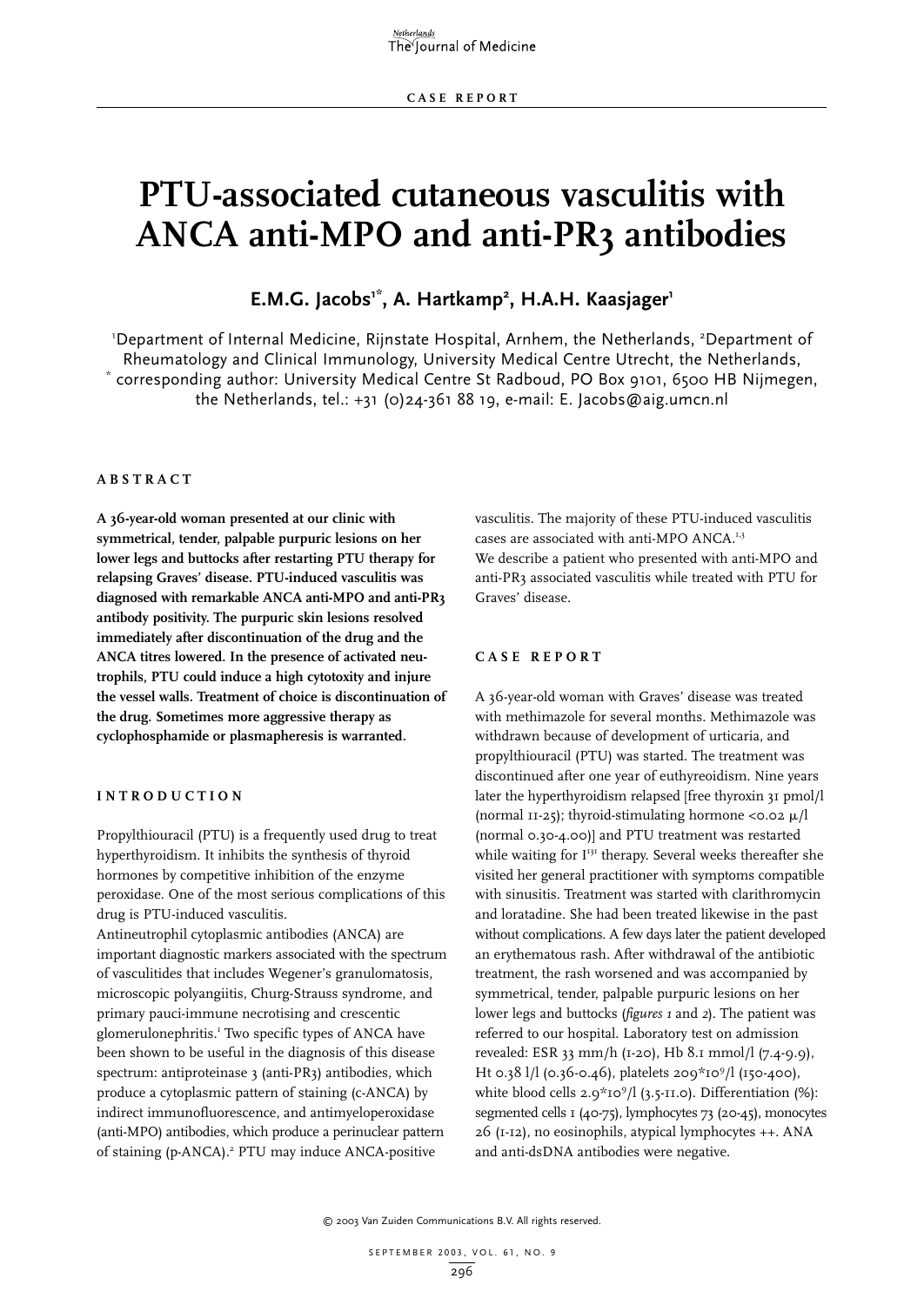



**Figure 1** *Cutaneous lesions of the lower legs of our patient (the plaster is there because of the biopsy taken from the lesion)*

**Figure 2** *Detail of the cutaneous lesions*

Immunofluorescence: p-ANCA positive; 1: >320.

Specificity in Elisa: MPO and PR3 positive. Urine analysis showed no proteinuria, leucocyturia or erythrocyturia. Skin biopsy taken out of the rim of a palpable purpuric lesion was compatible with leucocytoclastic vasculitis (*figure 3*). Direct immunofluorescence studies were not performed. We diagnosed the patient as having PTU-induced vasculitis, and discontinued the drug. The skin lesions began to regress and resolved completely. The ESR returned to the normal range and the granulocytopenia resolved in five days. The ANCA (IFT) titre initially dropped to 1:160 after seven weeks of withdrawal although it rose again to 1:320 four months later, despite the good clinical condition of our patient.



**Figure 3** *Detail of skin biopsy of leucocytoclastic vasculitis*

#### **DISCUSSION**

Systemic complications of PTU treatment are mentioned in 1 to 5% of PTU users. The most common side effects are agranulocytosis, hepatotoxicity and drug-induced hypersensitivity.4-7 Although PTU-induced vasculitis is well documented, it is a relatively rare side effect of PTU therapy. The association of positive ANCA with antithyroid drug therapy was first described by Dolman *et al*. in 1993.8 In absolute amounts, more females than males are affected with PTU-induced ANCA positive vasculitis. Although in most cases the symptoms appear many months after starting the medication, some patients manifested symptoms within one month or even within two weeks after starting the drug. $4.5,8.9$  Symptoms as fever, general fatigue, polyarthritis, myositis, scleritis, pleuritis, alveolar haemorrhage, pericarditis, nephritis, hepatitis and skin ulceration have been reported.5,8,10-12 In some cases, the clinical features of PTU-induced vasculitis may be limited entirely to the skin, especially the breasts, the helices of the ears, the face and, as noted in our patient, the distal lower extremities.<sup>5,9</sup> After the medication is discontinued, the symptoms disappear in most cases. Biopsy specimens of skin lesions generally show leucocytoclastic vasculitis. This is described as endothelial swelling, extravasation of erythrocytes and pronounced perivascular infiltration of neutrophils, with fragmented leucocytic nuclei in and around the vessels.<sup>6,9</sup> Some vessels are occluded by fibrin thrombi and some are even necrotic, as in our patient.<sup>6,13</sup> Most cases of PTU-induced vasculitis had negative direct immunofluorescence tests, but deposition of IgM, IgG, IgA, fibrinogen, and complement factor C3 in dermal blood vessel walls has been reported.<sup>6,13</sup>

In the literature only five patients, two with vasculitis of the skin, two with glomerulonephritis and one with arthritis, are described in whom both MPO-ANCA and PR3-ANCA were identified simultaneously.<sup>8,11,12,14</sup> More often the combination of MPO-ANCA and elastase-ANCA is found. $8,11$ The mechanism of MPO-ANCA-associated vasculitis is still not clear. The altered state of self-tolerance present in these patients or an interaction between MPO and PTU resulting in an immunogenic compound may be responsible for development of the ANCA. Lam and co-workers found that PTU accumulation in the neutrophil seemed to be related to the oxidation of the medication, as there was an increased  $H<sub>2</sub>O<sub>2</sub>$  accumulation in the cell during PTU uptake of these cells.<sup>10</sup> Others reported that the drug exhibited its high cytotoxicity in the presence of activated neutrophils, for instance neutrophils activated by an infection.8,11,15 Following activation the neutrophils may release a large quantity of MPO and transform drugs to free radicals, resulting in vessel-wall injury.15 Possibly a previous sensitisation to PTU could play a role in the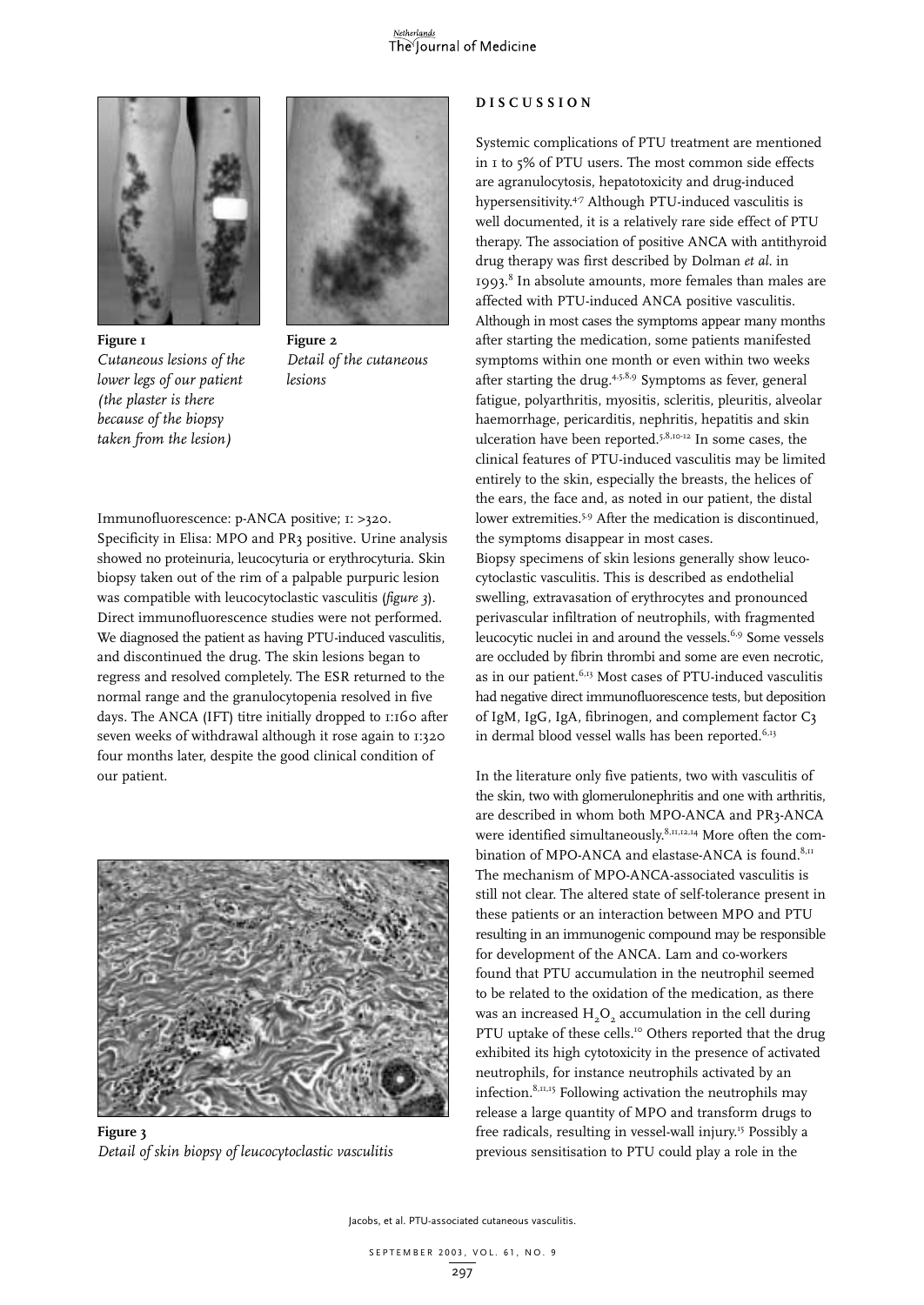immunogenic spectrum as described by Wolf.<sup>16</sup> Indeed, our patient had no complications during previous use of this drug. The factors responsible for the production of anti-PR3 antibodies during PTU treatment are unclear. A puzzling fact in the case presented here is the combination of leucocytopenia and ANCA-induced vasculitis as described before by Dolman and Kitahara.<sup>8,11</sup> This seems to be in contradiction with the theories above describing the presence of activated neutrophils starting the vasculitis. Perhaps the neutrophilic activation is reflected in a shortage of circulating neutrophils as the neutrophils migrate to the vasculitis spots where the endothelial damage occurs. Furthermore, it has been reported that after activation the neutrophils may undergo an accelerated pattern of apoptosis, leading to cell death and further potential tissue damage secondary to necrosis.<sup>17</sup> But a bone marrow suppressive effect of PTU, as described by Balkin *et al.*,<sup>18</sup> could also be an explanation for the leucopenia, although to develop a vasculitis some neutrophilic activation, as described before, should accompany it. Caution in interpreting ANCA without knowing the medical history of a patient is mentioned by Cohen Tervaert, who described the presence of ANCA with specificity for MPO or PR3 in patients without vasculitis during treatment with antithyreoid drugs.19 Gunton and Sera suggest alertness when using PTU in patients with ANCA as these ANCAs are usually not present at the start of the drug therapy.<sup>20,21</sup> Choi describes a patient who changed his ANCA pattern from c-ANCA to p-ANCA during treatment with PTU and back to a c-ANCA after the medication was discontinued.<sup>22</sup> Noh *et al*. investigated prospectively the development of MPO-ANCA in 73 patients treated with PTU for Graves' disease. They found development of MPO-ANCA in three of these patients. In two of them the increases were only temporary despite continuation of PTU therapy. The third patient developed oral ulcers, fever, diarrhoea and polyarthralgia after 17 months of PTU treatment. Her MPO-ANCA titre was highly increased. PTU treatment was discontinued after which the symptoms resolved and the MPO-ANCA titre decreased.<sup>23</sup> Whether the use of clarithromycin played a role in the development of vasculitis in our patient remains unclear. Clarithromycin itself may induce leucocytoclastic vasculitis, though very sporadically.<sup>24-26</sup> None of the clarithromycin-induced vasculitis cases mentioned leucocytopenia in the patients.

Although most patients (about 60% mentioned in case reports), like our patient, recover completely simply by withdrawal of PTU, some patients who have severe renal involvement or impairment of multiple organ systems may require high dosages of prednisone for several months.<sup>4</sup> Cyclophosphamide,<sup>7,11,12</sup> azathioprine,<sup>7</sup> naproxen,<sup>4</sup> or plasmapheresis<sup>9,12,27</sup> are other therapeutic treatments that have been used in isolated cases. Sequelae reported

most often after resolving of vasculitis are scars resulting from necrosis of (sub)cutaneous tissue or arthralgia.<sup>9</sup> The ANCA usually returns to normal values, though sometimes ANCA titres persist for a longer time, as in this case.<sup>7-9,12</sup> Hyperthyroidism is treated either with radioactive iodine or with surgical treatment. Favouring the radioactive iodide treatment one should bear in mind that iodide may exaggerate symptoms of vasculitis even after withdrawal of PTU.9 The increased movements of polymorphonuclear cells induced by the iodide into inflammatory sites are mentioned to be responsible for this reactivation of vasculitis.<sup>28</sup>

#### **CONCLUSION**

Propylthiouracil could be involved in inducing vasculitis. Recognition of the classic cutaneous features permits early diagnosis and may limit associated morbidity in these patients. The vasculitis is often prescribed as ANCA associated, though rarely both anti-MPO and anti-PR3 antibodies are involved. The exact mechanism by which PTU induces vasculitis remains to be resolved.

### **REFERENCES**

- 1. Jennette JC, Falk RJ. Small-vessel vasculitis. N Engl J Med 1997;337:1512-23.
- 2. Segelmark M, Westman K, Wieslander J. How and why should we detect ANCA? Clin Exp Rheumatol 2000;18:629-35.
- 3. Choi HK, Merkel PA, Walker AM, Niles JL. Drug-associated antineutrophil cytoplasmic antibody-positive vasculitis: prevalence among patients with high titers of antimyeloperoxidase antibodies. Arthritis Rheum 2000;43:405-13.
- 4. Khurshid I, Sher J. Disseminated intravascular coagulation and vasculitis during propylthiouracil therapy. Postgrad Med J 2000;76:185-6.
- 5. Mathieu E, Fain O, Sitbon M, Thomas M. Systemic adverse effect of antithyroid drugs. Clin Rheumatol 1999;18:66-8.
- 6. Vasily DB, Tyler WB. Propylthiouracil-induced cutaneous vasculitis. Case presentation and review of the literature. JAMA 1980;243:458-61.
- 7. Harper L, Cockwell P, Savage CO. Case of propylthiouracil-induced ANCA associated small vessel vasculitis. Nephrol Dial Transplant 1998;13:455-8.
- 8. Dolman KM, Gans RO, Vervaat TJ, et al. Vasculitis and antineutrophil cytoplasmic autoantibodies associated with propylthiouracil therapy. Lancet 1993;342:651-2.
- 9. Chastain MA, Russo GG, Boh EE, Chastain JB, Falabella A, Millikan LE. Propylthiouracil hypersensitivity: report of two patients with vasculitis and review of the literature. J Am Acad Dermatol 1999;41:757-64.
- 10. Lam DC, Lindsay RH. Accumulation of 2-14Cpropylthiouracil in human polymorphonuclear leukocytes. Biochem Pharmacol 1979;28:2289-96.
- 11. Kitahara T, Hiromura K, Maezawa A, et al. Case of propylthiouracil-induced vasculitis associated with anti-neutrophil cytoplasmic antibody (ANCA); review of literature. Clin Nephrol 1997;47:336-40.

Jacobs, et al. PTU-associated cutaneous vasculitis.